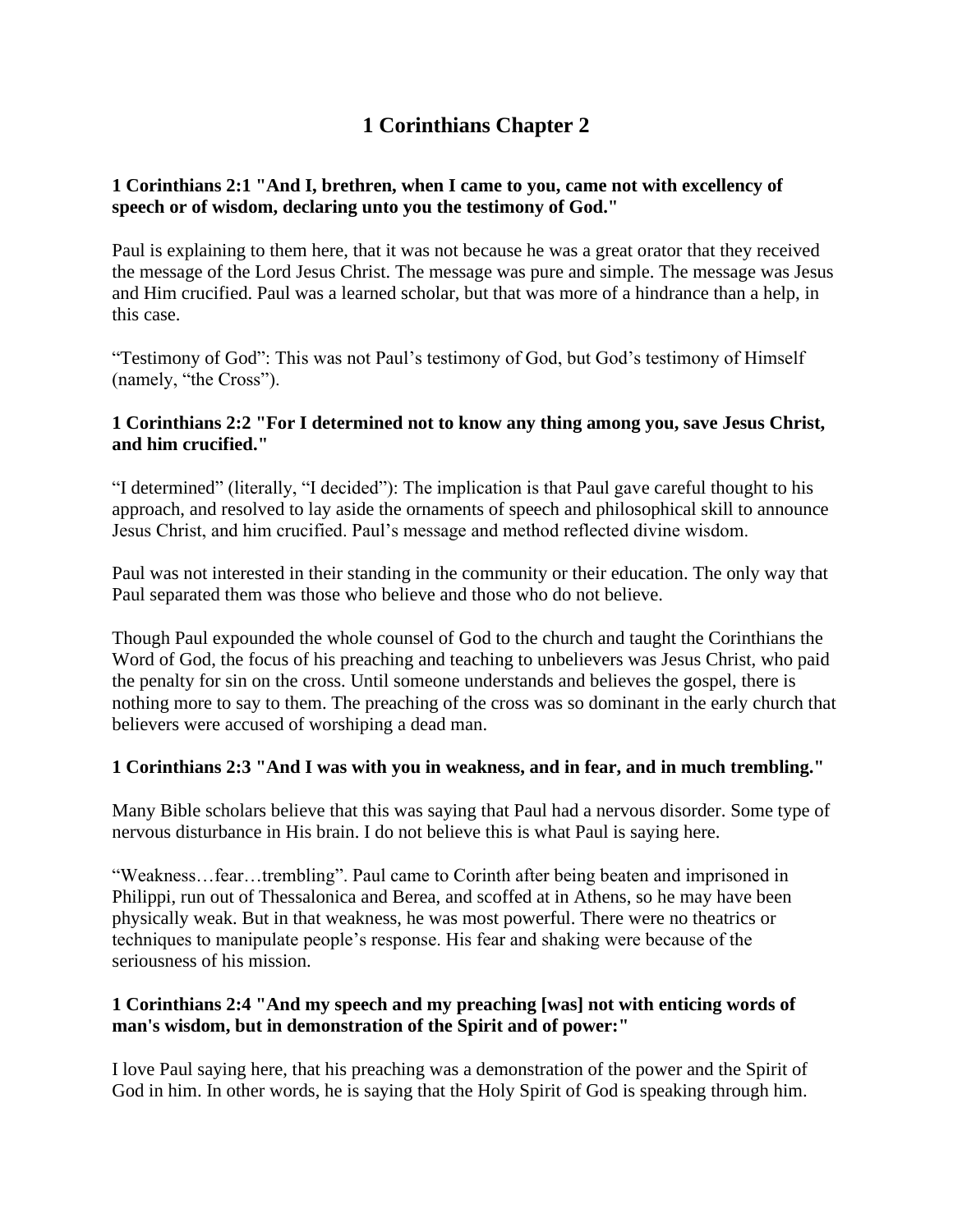Paul is fully aware, as we should be, that a message he might come up with on his own might not be the one God would have him to bring. He has turned his tongue and his mouth over to the Holy Spirit. The Holy Spirit is speaking through Paul.

# **1 Corinthians 2:5 "That your faith should not stand in the wisdom of men, but in the power of God."**

Our faith should not be based on mankind, but should be placed in the power of God. It is not up to men to judge whether your faith is what it should be or not: it is up to God.

# **1 Corinthians 2:6 "Howbeit we speak wisdom among them that are perfect: yet not the wisdom of this world, nor of the princes of this world, that come to nought:"**

"Perfect" refers to the morally and spiritually mature (Genuine believers). Paul cannot resist the use of irony here. (In verse 4), he denies the use of wisdom; now he admits to using it, but only among those capable of comprehending and appreciating it (namely, the "perfect").

We know that the Lord Jesus spoke in parables, so that seeing they might not see, and hearing they might not hear. He did not want the world to come to Him with their mind, so He taught in parables so that only His own would understand through the power of the Holy Spirit.

# **1 Corinthians 2:7 "But we speak the wisdom of God in a mystery, [even] the hidden [wisdom], which God ordained before the world unto our glory:"**

"In a mystery": In may be instrumental (i.e., "by a mystery"), modal ("in the form of a mystery"), or local ("hidden in a mystery"). Mystery refers to some work or purpose of God unrevealed until now (Romans 16:25-26). In this case, the reference is to the "hidden wisdom", which "God ordained…unto our glory". The purpose of God concerning our salvation was designed by God from eternity and is directed toward the everlasting glory that believers will enjoy in His presence.

We do know that Jesus revealed this "mystery" to the believers. Let me share a couple of Scriptures that will help us understand.

Colossians 1:26-27 "[Even] the mystery which hath been hid from ages and from generations, but now is made manifest to his saints:" "To whom God would make known what [is] the riches of the glory of this mystery among the Gentiles; which is Christ in you, the hope of glory:"

Paul is saying that the very thing they are calling folly, is in fact, the greatest wisdom. This is wisdom of God that He has revealed through the Holy Spirit of God to those who are His followers.

**1 Corinthians 2:8 "Which none of the princes of this world knew: for had they known [it], they would not have crucified the Lord of glory."**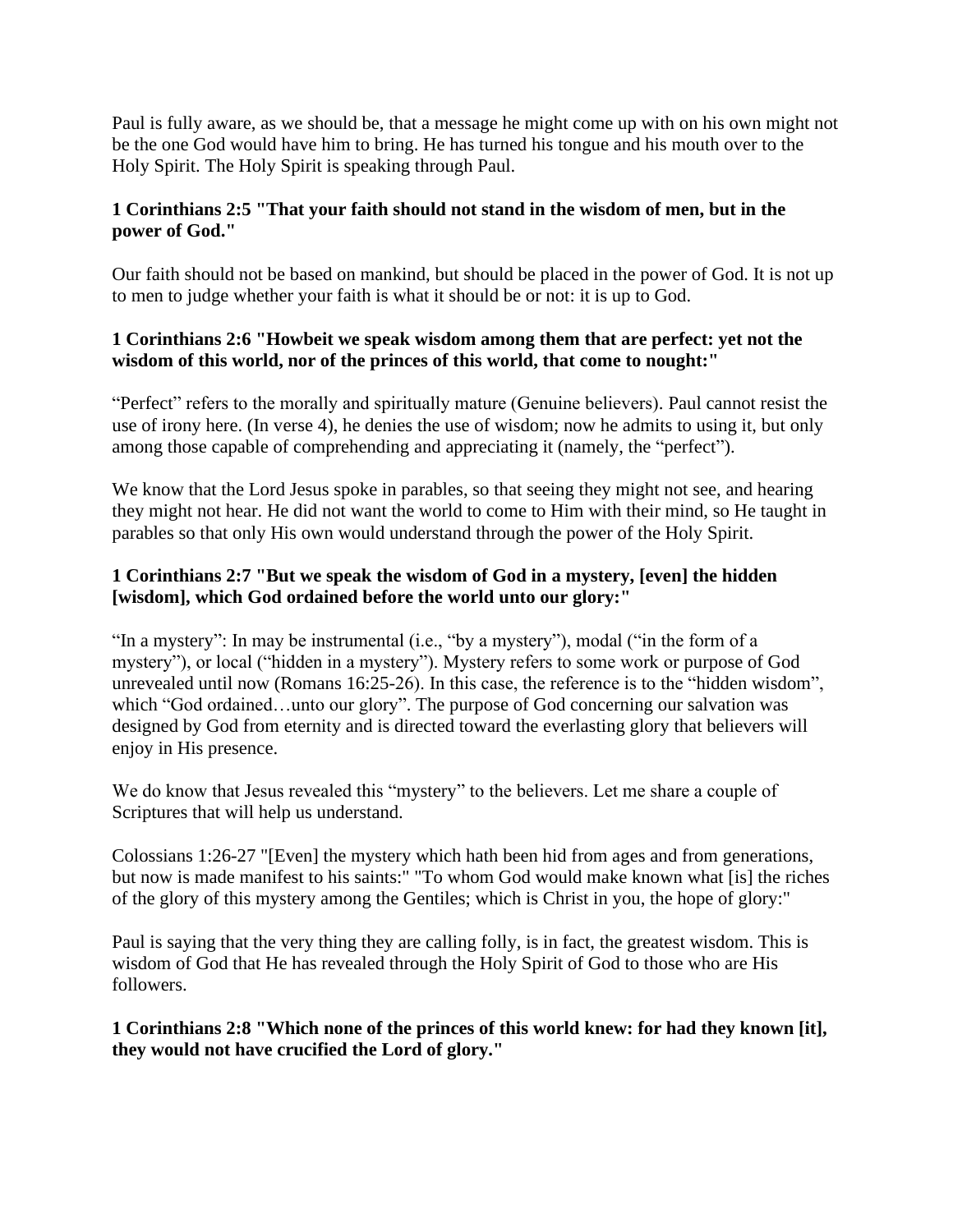"Princes of this world": The crucifixion is proof that the rulers/Jewish religious leaders lacked wisdom. This is saying; that if they had known for sure who Jesus was, they would not have crucified Him.

A little knowledge of the Word of God is a dangerous thing. If you truly get into the study of the Bible, stay with it. To learn just a little will tend to confuse you. You need an overall view of the Bible, before you start deciding what is right and what is wrong. Let the Word (itself), teach you.

#### **1 Corinthians 2:9 "But as it is written, Eye hath not seen, nor ear heard, neither have entered into the heart of man, the things which God hath prepared for them that love him."**

In our wildest imagination, we cannot come up with the wonderful things the Lord has stored up for us.

Isaiah 64:4 "For since the beginning of the world [men] have not heard, nor perceived by the ear, neither hath the eye seen, O God, beside thee, [what] he hath prepared for him that waiteth for him."

These words from Isaiah refer to the wisdom God has prepared for believers. God's truth is not discoverable by eye or ear (objective empirical evidence), nor is it discovered by the mind (subjective, rational conclusions).

This scripture also shows the harmony of the Old Testament with the New Testament.

# **1 Corinthians 2:10 "But God hath revealed [them] unto us by his Spirit: for the Spirit searcheth all things, yea, the deep things of God."**

The Holy Spirit that we receive is the earnest of greater things to come. We are not like the rest of the world, if we are believers, we have hope of the resurrection. We are not a permanent resident of this earth, if we are a Christian.

"Revealed…unto us": Unto us is in the emphatic position in Greek, emphasizing the enormous privilege granted the recipients of divine revelation. The magnificent treasure of God's revealed truth is accessible to the mature believer.

By the Holy Spirit, God disclosed His saving truth. (Matt. 11:25; 13:10-13). The Spirit alone was qualified because He knows all that God knows, Himself being God.

As with the "we's" (in verses 6, 7, 12, and 13), Paul is, first of all, speaking of himself (as in John 14:26; 15:26-27), and in a sense, of believers who have been given the Word as recorded by the apostles and their associates who wrote the New Testament.

**1 Corinthians 2:11 "For what man knoweth the things of a man, save the spirit of man which is in him? even so the things of God knoweth no man, but the Spirit of God."**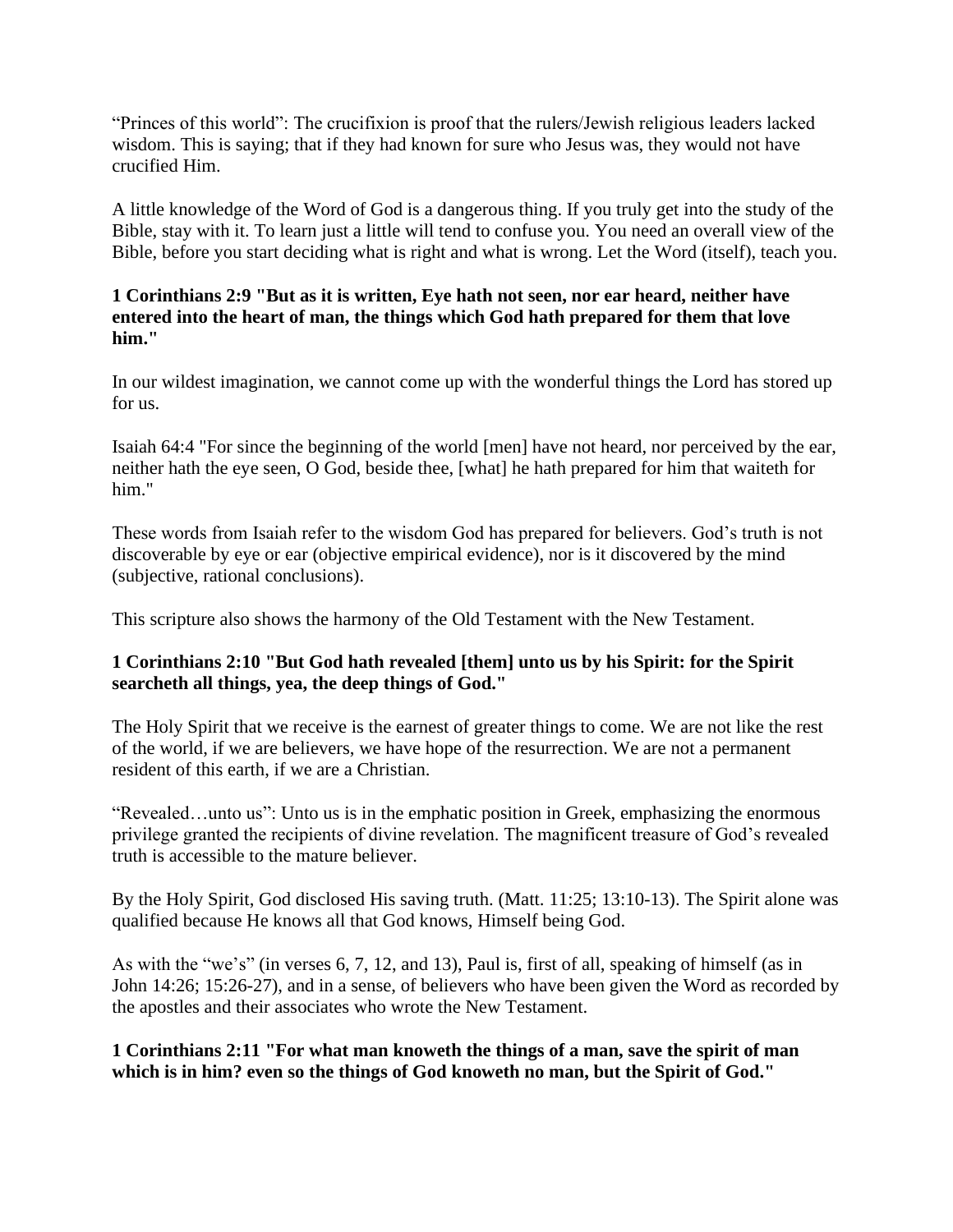It is not possible for man of flesh to fully understand God who is Spirit. We know as much of God as the Holy Spirit of God has revealed unto us.

Verse 11, deals with the doctrine of illumination (a condition of spiritual awareness; divine illumination; "follow God's light"), having to do with human understanding of divine truth.

This is saying that it is not possible for man to know what is in another's heart. Only the Spirit of God knows that.

It is not possible for man of flesh to fully understand God who is Spirit. We know as much of God as the Holy Spirit of God has revealed unto each of us individually.

#### **1 Corinthians 2:12 "Now we have received, not the spirit of the world, but the spirit which is of God; that we might know the things that are freely given to us of God."**

The subject of (verses 12 and 13), is the doctrine of inspiration. In (verse 12), Paul talks about the content of inspiration. In (verse 13), his concern is with the communication of inspiration.

The "we" and "us" refer to the apostles and other writers of the Word of God. The means was inspiration (2 Tim. 3:16; 2 Peter 1:20-21), by which God freely gave the gift of His Word. It was this process of inspiration that turned the spiritual thoughts into spiritual words (verse 13), to give life (Matt. 4:4).

The Spirit of God has brought unto us life, if we are Christians. We are heirs according to the promise of God, if we are believers. The New Testament is the last will and testament of Jesus Christ and it reveals to us what our inheritance is, if we are Christians.

# **1 Corinthians 2:13 "Which things also we speak, not in the words which man's wisdom teacheth, but which the Holy Ghost teacheth; comparing spiritual things with spiritual."**

This perhaps is speaking of the things that the Holy Ghost reveals to man. Physical eyes cannot see into the Spirit. That is why so many times people read the Bible and do not understand what it is saying. The Holy Spirit of God (our school teacher), has to teach us the meaning, or we do not understand. The spiritual things are so far above this earth that they can only be understood by the Holy Spirit. We will find, as we go on in these lessons, that it is the spirit of man that Jesus quickens, not the flesh of man.

"Comparing spiritual things with spiritual": The term comparing occurs only here and (in 2 Cor. 10:12), where the meaning is clearly "compare". However, in classical Greek, the term was always used in a sense of "to compound" or "to interpret." Probably the most satisfactory interpretation is "combining spiritual things with spiritual words." After speaking of spiritual "things," (verses 11-13), Paul now speaks of the "forms" in which they are conveyed. Spiritual truth is conveyed in language that is given by God's Spirit.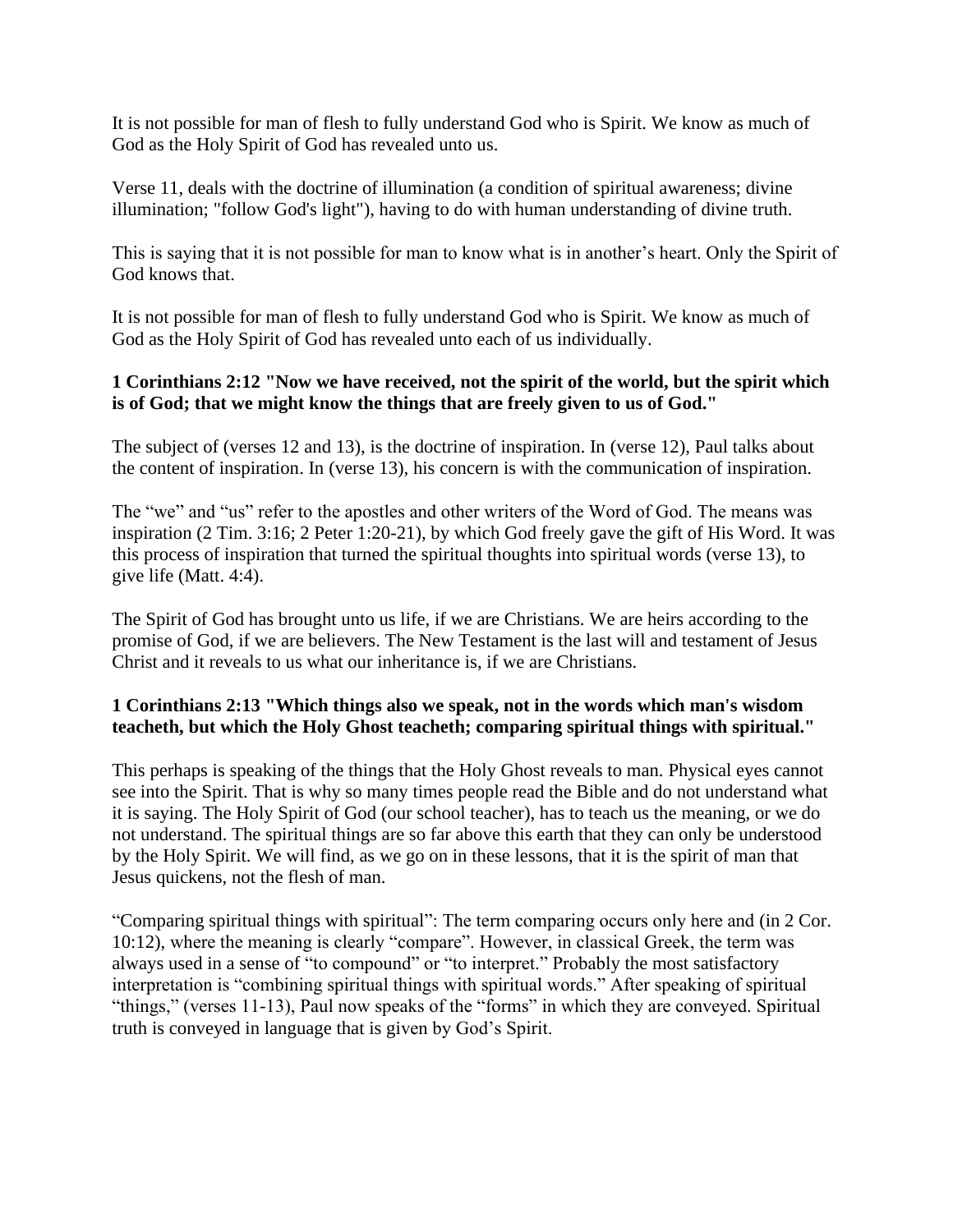### **1 Corinthians 2:14 "But the natural man receiveth not the things of the Spirit of God: for they are foolishness unto him: neither can he know [them], because they are spiritually discerned."**

The natural man looks with physical eyes and understands with a carnal mind, so he does not understand the Spirit at all. The Holy Spirit which dwells in us is (if we are true believers), teaches us the things of the Spirit. The physical (carnal), man believes only what he can see, touch, or taste. The spiritual man understands secrets that cannot be seen, touched, or tasted.

"Natural man": (Literally, "unspiritual man"), is unreceptive. He does not admit the truth into his heart (Luke 8:13; Acts 8:14; 11:1; James 1:21). As spiritual discernment is generated only by the Holy Spirit, the capacity to know spiritual truth is beyond the innate powers of the natural man.

"Spiritually discerned": The fundamental idea of discerned is that of "examination" or "scrutiny". It is used only by Paul and Luke, and mostly of "judicial examination" (Luke 23:14); Acts 4:9; 1 Cor 9:3; 10:25 and 10:27). On the spiritual plane, the natural man does not have the ability to sift the facts.

## **1 Corinthians 2:15 "But he that is spiritual judgeth all things, yet he himself is judged of no man."**

Obviously, unbelievers are able to recognize Christian's faults and shortcoming; but they are not able to evaluate their true nature as spiritual people who have been transformed into children of God.

I believe that this is speaking of a man who has been baptized with the Holy Spirit of God and has the gift of discernment. We must try the Spirits and see whether they are of God or not. We do not judge people lost or saved, but we do make judgments on the actions of people.

Jesus is the final Judge of all. The only Judge the Christian will stand before is Jesus and those making carnal judgments about you should not affect you at all.

The difference between the natural man and the spiritual man is primarily that the spiritual man has founded his faith on God's revelation. He can judge now both earthly and heavenly things. He can discern what is and what is not of the gospel and salvation, and whether a man truly preaches the truth of God.

#### **1 Corinthians 2:16 "For who hath known the mind of the Lord, that he may instruct him? But we have the mind of Christ."**

Saying that we have the mind of Christ just means that He has revealed to us His will. In the following Scriptures, there is an even better description of what I am saying.

John 15:15 "Henceforth I call you not servants; for the servant knoweth not what his lord doeth: but I have called you friends; for all things that I have heard of my Father I have made known unto you."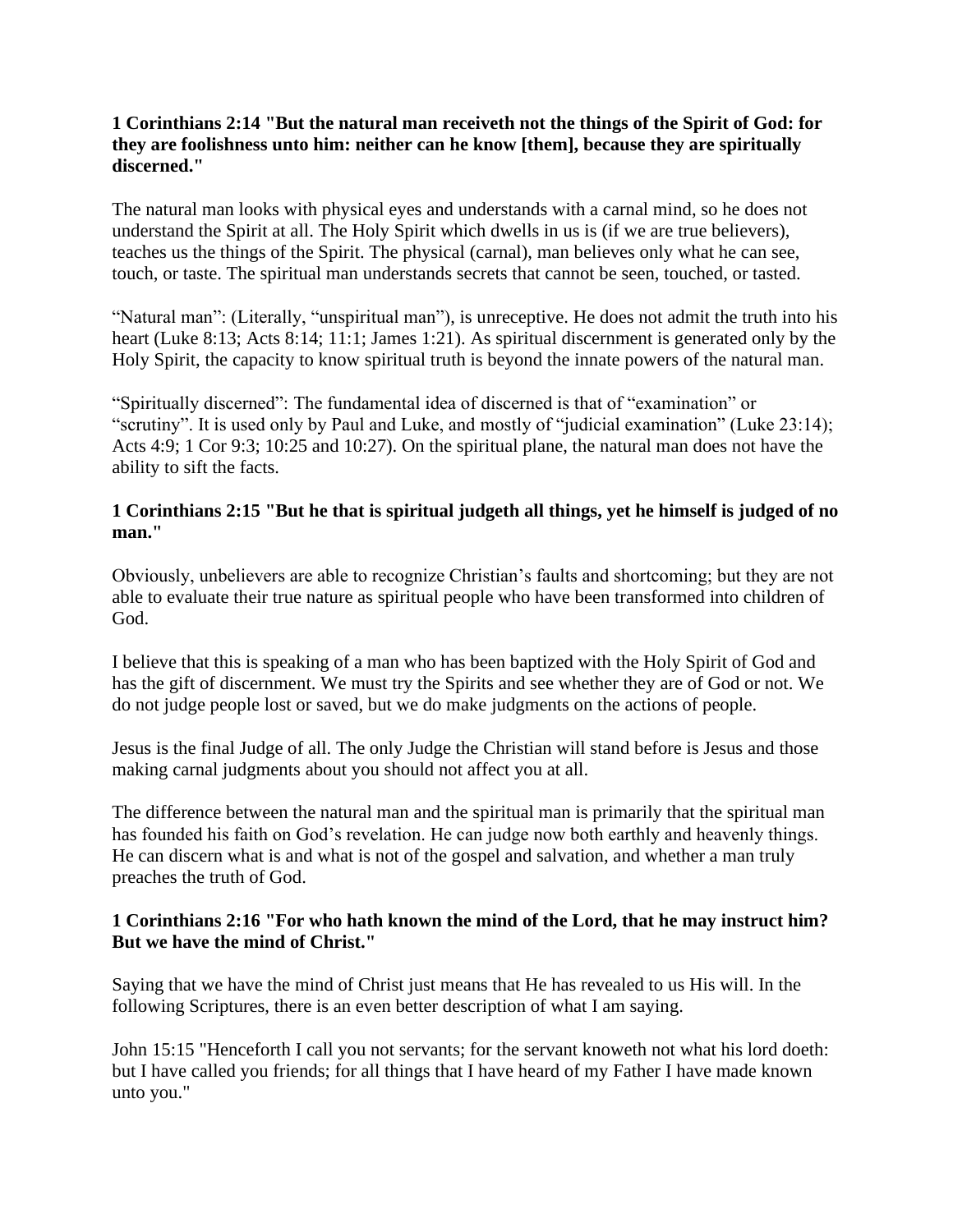John 16:13 "Howbeit when he, the Spirit of truth, is come, he will guide you into all truth: for he shall not speak of himself; but whatsoever he shall hear, [that] shall he speak: and he will shew you things to come."

"We have the mind of Christ": means that Christians possess the Lord's own understanding, that is, His thoughts, opinions, judgments, plans, and so on. This answers the question that Paul puts in the same verse, "who hath known the mind of the Lord?" The answer is, "We do!" The term we include the apostle Paul and to some extent all true believers. Though believers today are prudent to acknowledge the superiority of apostolic insight into spiritual matters to that of their own.

# **1 Corinthians Chapter 2 Questions**

- 1. In verse 1, Paul says that he came not with what kind of speech?
- 2. Paul was a learned scholar, but his message he brought was \_\_\_\_\_ and \_\_\_\_\_\_\_\_.
- 3. How had Paul separated them?
- 4. What do many scholars believe that verse 3 is speaking of?
- 5. What does the author believe is the problem?
- 6. Paul's words were not with enticing words of man's wisdom, but in what?
- 7. Who was speaking through Paul?
- 8. Your faith should not stand in the wisdom of men, but in the \_\_\_\_\_\_\_ of \_\_\_\_\_\_.
- 9. Who does he speak wisdom among?
- 10. Paul said he spoke the wisdom of God in a
- 11. Why did Jesus speak in parables?
- 12. How long had this mystery of God been hidden?
- 13. What is the mystery?
- 14. If the princes of this world had known the mystery, they would not have done what?
- 15. A \_\_\_\_\_\_\_\_ knowledge of the Word is a dangerous thing.
- 16. Where can we find a Scripture in the Old Testament saying the same thing, basically?
- 17. What does this show about the Old and the New Testament?